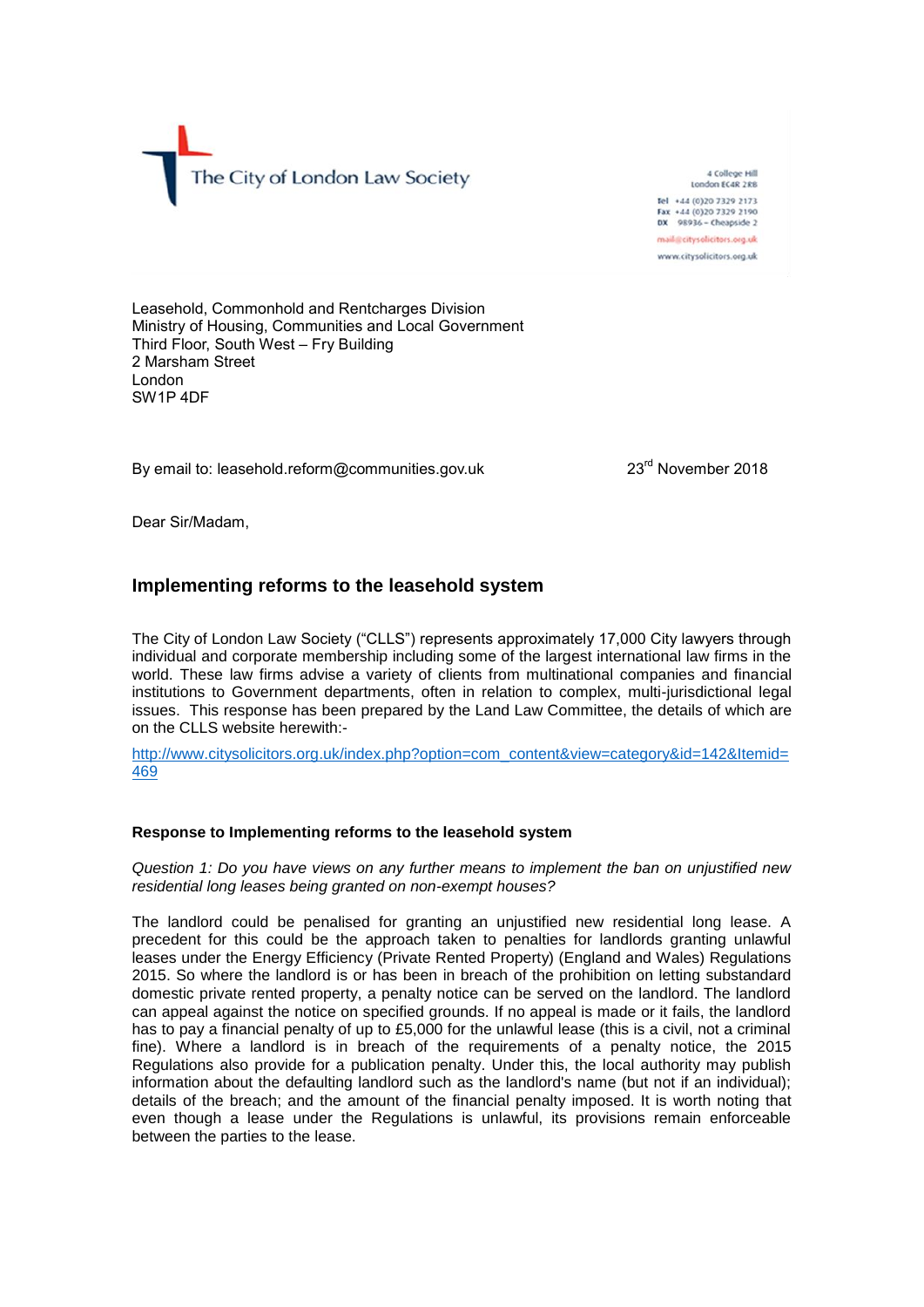The ban should not affect pre-existing contractual rights. So if a contract or agreement has been exchanged to grant a new residential long lease on a non-exempt house prior to the ban coming into force, the ban should not affect the contract or agreement, nor the lease granted pursuant to it. There should be no statutory restriction on the registration of such contract, agreement or lease at HM Land Registry. The landlord should not be penalised for granting a lease pursuant to such a contract or agreement, nor for entering into such a contract or agreement.

## *Question 2: Do you have any views on how to provide appropriate redress for the home owners should (a) a long lease be incorrectly granted upon a house or (b) a long lease be granted at a ground rent in excess of the cap, after the legislation has taken effect?*

Great care must be taken in relation to interfering with a contractual bargain freely negotiated between independently and professionally advised landlords and tenants. The Committee notes that the Consultation states the tenant should be able to cancel the lease and have the freehold transferred to them together with any necessary rights and obligations included in the lease. The nature of a transfer document is very different from a lease and precise mechanisms need to be included in the relevant legislation to ensure that the unravelling of the lease and the replacement transfer of the freehold fully protects both the landlord and the tenant and any mortgagees.

If the landlord themselves has only a leasehold interest, then they cannot transfer the freehold to the tenant. The freehold is held by a third party who may not be involved with the transaction between the landlord and the tenant. The Committee notes paragraph 2.40 of the Consultation but considers that no landlord can transfer a freehold if they only have a leasehold interest to give, regardless of when the landlord acquired its leasehold title. So in relation to the suggestion at paragraph 2.42 ii that the ban will apply to any leasehold land acquired from 22 December 2017 onwards and to the suggestions at paragraphs 2.43 and 2.44, how will the transfer of the freehold be effected where the owner of the freehold title is a separate party not involved in the transaction between the seller and buyer of the leasehold land? Or will the legislation force the third party to transfer its freehold?

As an alternative to a transfer of the freehold, the enlargement rights under section 153 of the Law of Property Act 1925 could be extended to enable the tenant home owner to obtain a freehold.

In terms of a ground rent in excess of the cap, the legislation can provide that the ground rent is limited to the permissible statutory level (which the Consultation suggests is £10 a year). So limited, the ground rent should be valid.

*Question 4: With the exception of community-led housing, do you agree that any exemptions provided which allow the continued granting of new long leases on houses should have their ground rents restricted as proposed?* 

Yes. However, it is important to bear in mind the implications of capping the ground rent. From conversations with developers, while such restrictions may not have a direct impact on the longterm supply of housing, it would be likely to increase the price of new homes. Ground rent income has been and can be used to fund housing developments and there may also be a negative effect on registered providers and other providers of public sector housing, who rely on ground rent income.

The ground rent cap also needs to take account of the wide divergence in the amount of ground rent that has been charged across the UK. Since there are significant disparities nationally in market values, a threshold for a cap in one part of the country may be too high or too low for other parts. Also ground rent increases are needed to preserve its value in monetary terms even if its initial level is capped at £10. The increase should be neutral to the home owner and the Committee would suggest increases every 10 years linked to the RPI. CPI or other relevant Index.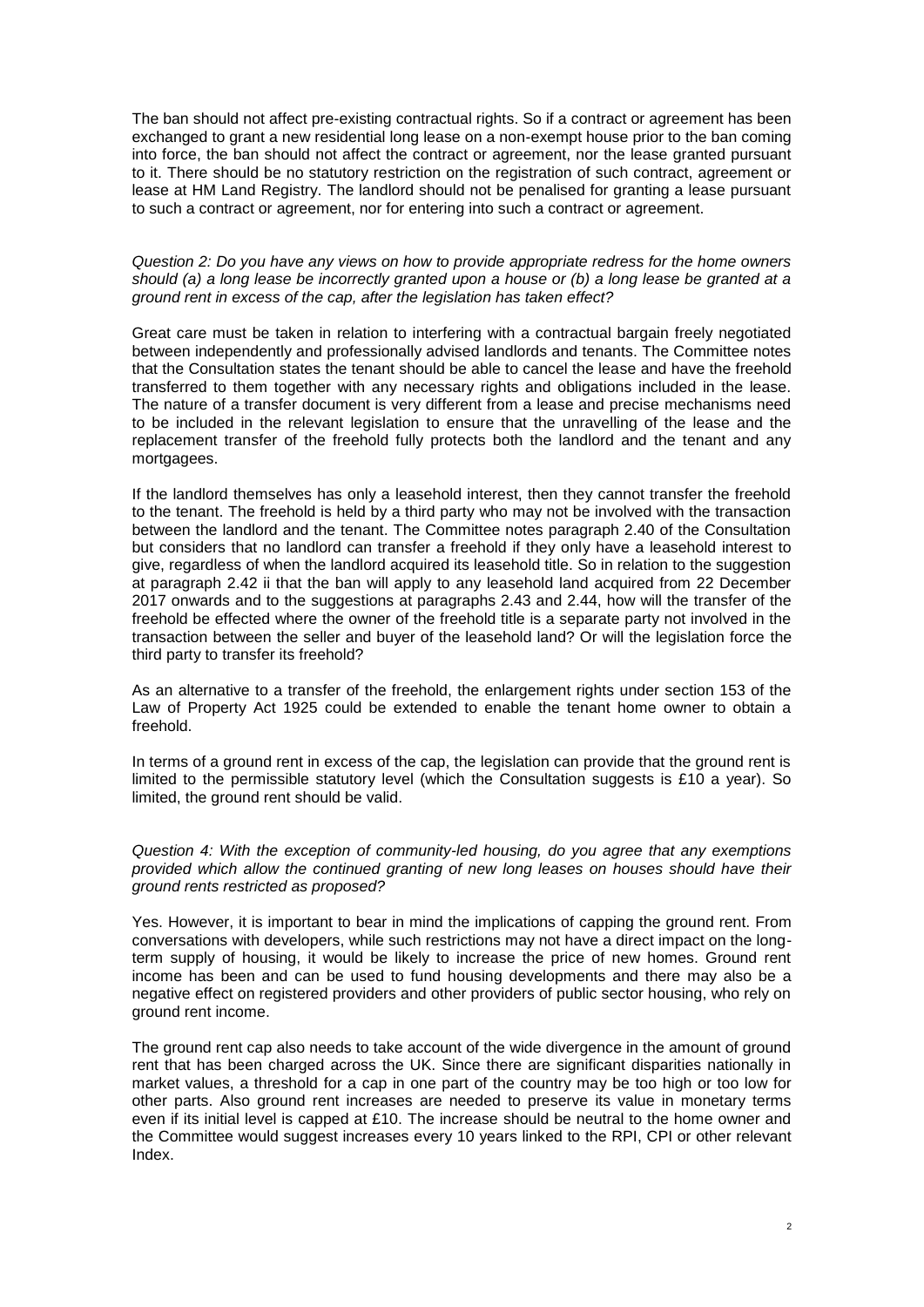The question refers to community-led housing as an exception, but the Committee considers that the exception should extend to shared ownership, retirement properties and mixed use leases for the reasons specified in the Consultation.

*Question 11: Are you aware of any other exceptional circumstances why houses cannot be provided on a freehold basis that should be considered for an exemption, in order to protect the public interest or support public policy goals?*

The most obvious circumstance is when the house builder only has a leasehold interest.

Where houses are built on developments, with common facilities, such as landscaped areas and private roadways or underground facilities, it is important to have a legal structure that places obligations on the homeowners to contribute to the maintenance of the common areas and ensures that the maintenance is carried out. The existing traditional freehold and leasehold structure achieves this. It is possible to set up a scheme of management, but this requires governmental input and is a slow and cumbersome process. A better solution is to allow leasehold houses to continue to be sold and to set up proper regulation of service charges and ground rents in the relevant leases. A leasehold structure is a much more effective way of ensuring that obligations relating to the provision of services and payment of money are passed on to the successors (this happens automatically in relation to leasehold properties but as a matter of law not in relation to freeholds).

Modern housing estates, particularly in urban areas, are increasingly complicated. Take the example of a development where the estate was set up on a leasehold basis because the vast majority of the homes are apartments. However, in a later phase the developer built some 20 or so houses. They were quite distinctly houses, with their own front door at ground level and no other accommodation above them. However, the houses were built  $-$  in part  $-$  above the underground car park serving the whole of the development and their own parking was in an underground garage beneath the houses. The houses sat on the concrete slab which formed the roof of the underground car park at ground level. The garage for the house and some utility areas were located in part underneath the slab. It would have been wholly impractical for these houses to have been sold on a freehold basis. The lease included positive covenants on the part of the tenant to pay towards a service charge for the upkeep and maintenance of the grounds in the estate, the estate roads, the cleaning and maintenance of the underground car park and in the long term for the maintenance of the structure of the underground car park. It would have been impractical to divide the freehold horizontally here in order to sell the houses on a freehold basis.

Whilst the Government may ultimately introduce improvements to commonhold, at the moment leasehold structures are the only solution.

It may also be appropriate to have exemptions for timeshare leases, Sharia compliant financing arrangements and equity release products.

*Question 12: Do you agree that there should be no further transitional arrangements after the commencement of the legislation to permit the sale of leasehold houses?* 

The new legislation must not affect leases entered into after the legislation commences where the agreement to grant the lease was exchanged before the legislation commenced. See our earlier comments in response to Question 2.

*Question 20: Do you agree with the circumstances set out above in which a capped ground rent will apply in replacement leases?*

The Committee agrees with the circumstances mentioned. The Committee would reiterate the point that if the description of the property has in substance altered or the terms of the lease have been varied significantly, the changes need to constitute at law a surrender and re-grant of the lease for the cap to be introduced for the altered/varied lease.